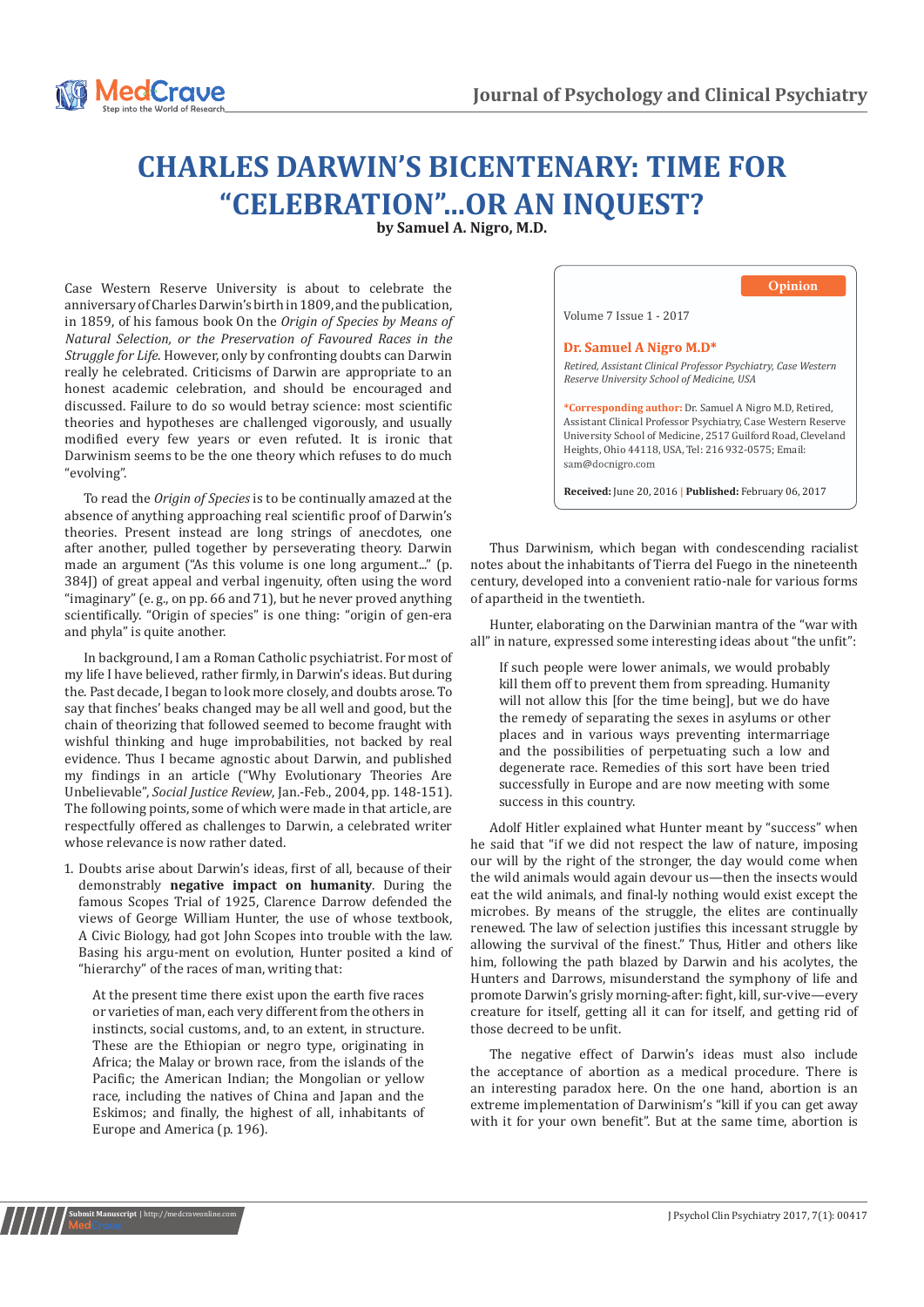a contradiction of the Darwinian imperative to perpetuate one's own genetic material through one's offspring.

- 2. Doubts arise about Darwin's ideas because of their requirement that **similarity is relationship**, or even identity. To claim that there is a relationship, an identity, or a developmental linkage tiecause of the presence of common construction material or similarities in design, is a pleasing scientific leap, but one lacking in real proof. (Darwin even claims that common "instincts" or "habits" tend to confirm his theory [p. 222].) But, for example, all creatures using oxygen are not identical, and neither are those using two legs, those whose cells comprise amino acids, or those who have genes. Similarity without identity can more easily be explained by the fact that there are **common building blocks** for all creatures: amino acids. That amino acids make up living things no more proves an identity relationship among different creatures than the use of blocks of Italian marble proves that two buildings are related. Similarity is not identity, even if the building-blocks are essentially the same in composition. Man has 75% of his genes in common with the dog and the grey wolf, and 40% in common with the banana plant, as well as having about 200 genes in common with bacteria. The most that one can reasonably point to is common con-struction, common material, common design, and perhaps even common function. But there is no proof of developmental identity. The teeth of a shark are no more develop-mentally related to your teeth than they are to the teeth of a chainsaw.
- 3. Further doubts arise because of the **stability of creatures**. Significant changes do occur *within* species when their regulatory genes and molecules are teased by events affecting them. This is well demonstrated by the study of bacteria and other microorganisms (as well. as finch beaks). The intensive breeding of dogs over several thousand generations and 130,000 years has resulted in the approximately 150 breeds of dogs that exist today. But, any *dog is still a dog*. and genetically identical to the grey wolf. Even with the significant changes due to regulatory genes and molecular alterations, whether in microorgan-isms, finches or dogs, the organism is still the same organ-ism and there is no hint of *major* change in terms of new genera or phyla, much less changes of microorganisms to finches to dogs or *vice versa*. Cosmetic changes are not the same as major developmental genus/phylum recombina-tions into new, markedly different creatures Overall, to extrapolate natural adjustments to natural modifications under appropriate natural situations, whether random or by manipulation, and call it "natural selection or preserva-tion of favoured races", implying that nature can select and leap to create new genera beyond the intrinsic original genus itself and leading to the alleged "phylogenetic tree of life", is more fantasy than established fact. There is no reasonable evidence for genus/phylum leaps.
- 4. Even more doubts about Darwin's ideas arise because of the **available time** during which "natural selection" has allegedly created identifiable major changes and adjustments resulting in new genera and the "phylogenetic tree". Much can be learned from viral, bacteriologic, and immunologic studies and from studies of unicellular creatures. all of which are often touted as

examples of evolution in action, proving that new phylogenetic creatures are possible. However, studies reveal mutation rates inade-quate for the creation of complex animals. A human "generation" is about 20 years, compared with a generation rate of 20 minutes for bacteria. A trillion bacteria need 65,000 generations (or 4 years) for a two-amino-acid mutation. Extrapolated to us, about 1.3 million generations of humans would be needed for a comparable two-amino- acid chemical mutation in a population of a trillion people. That would be 26 million years for the first mutation. Sequential positive mutational evolution into the 3.5 billion base pairs of human DNA would require 91 x (91 million billion) years, and the universe is said to be 15 billion years old. So how many years does it take for positive mutations to produce a finch, a horse, a cow, or any creature with all these mutations going on in myriad different directions at the same time?

So, let us speed up the process and not use a bacterial generation rate of 20 minutes, extrapolated Instead, let us assume that all creatures have developed from simple molecules over 3.5 billion years. (Bacteria are said to have existed for 3.5 billion years.) To get to us humans, with 3.5 billion base pairs, now requires one pair of amino acid positive mutations compounded uninterruptedly each year for 3.5 billion years (with automatic pass through implementation and acceptance by all the subgene proteins automatically following the new gene's directions). Or, if humans began development 2 million years ago, as believed, and the first Homo sapiens arrived 50,000 years ago, then 1.795 positive mutations each year are needed for the 97,500 twentyyear human generations (with an impossible one-offspring-eachyear in those 20 years of productivity) during 1,950,000 years, to get to modern humans with 3.5 billion base pairs. It is actually more dif-ficult because of the demographics: an estimated 5 million humans lived in 8000 B. C. and the total number of humans ever born is about  $10^{\circ}$  billion as of 2006, numbers far below the trillions of bacteria from which most mutational data are obtained (All this is magnified by the fact that recent evolutionists claim that humans' ancestors branched from bacteria 2 billion years ago instead of 3.5 billion years, providing even less time for all human evolution.)

5. Further doubts arise because of the **need to compen-sate** for the approximately 100 negative or neutral mutations that occur for every positive mutation. Given the profound aimlessness and lack of direct design (except for the fanciful "natural selection") required by Darwinism, all the cumulative attributes of positive mutations must also apply to the harinful/negative mutations which are not immediately lethal. Thus, positive complexification, even if geometrically or sexually compounded, will be delayed by a factor equal to the rate of geometrically or sexually compounded negative mutations Or else each negative mutation must be offset by a countering positive mutation, but each of these offsetting positive mutations will also occur alongside at least another ten harmful and ninety neutral ones. If there are at least ten negative mutations, as generally accepted, for each positive one, the creation of complex aminoacid creatures from the first single-amino-acid creatures does not add up. And if there are at least ninety neutral mutations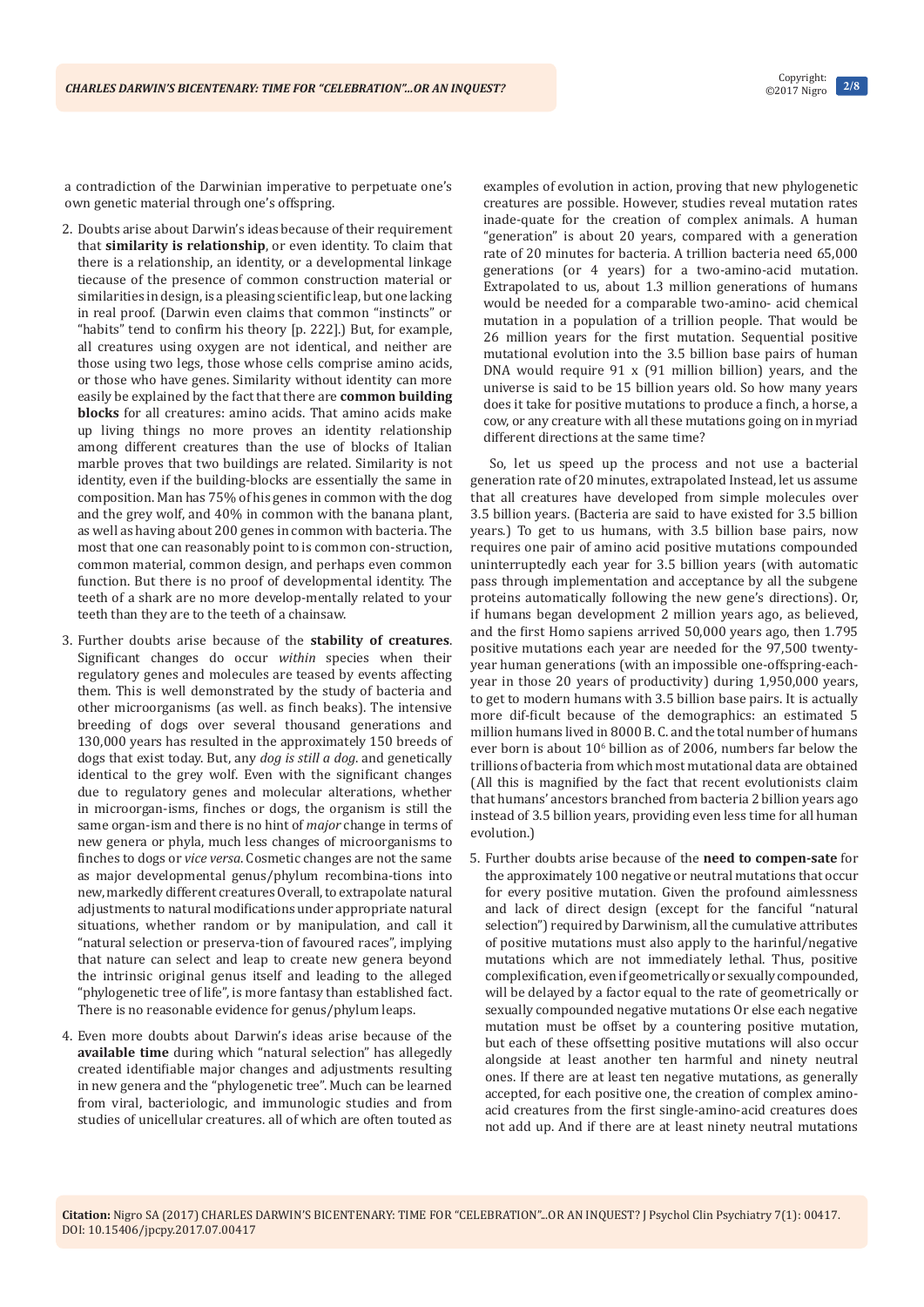(going nowhere) for each positive one, positive complexification will be delayed by a factor of 100 for each paired amino acid change or equivalent needed for each creature's advance in evolu-tion. So the odds are for **100** neutral-or-worse changes to one change towards advancement.

Compared to the necessary 1,795 positive mutations yearly for 1,950,000 years (*supra*), there will have been 17,950 negative and 161,550 neutral ones each year. (And if mutations were so frequent in the past as to be able to meet these requirements, then why did the copious muta-tion process stop?)

Sexual interaction and compounding seem to be further confounded if not precluded because the creation of hybrids almost always results in sterile offspring (Darwin wrote about that in Chapter IX with the defensive admonition that such was "not acquired by natural selection" right: How about "natural obstruction"?) Regardless, creatures cannot reproduce well if they differ more than a little in their genetic basis from their partner's genetic identity or is the explanation that the partner had the same positive mutation at the same time?

6. Consideration of the **difference tolerance** of living creatures casts doubt on Darwin's ideas. For example, humans have 30,000 genes (or maybe twice that many, according to some). About one-third of human gene func-tions are known. Another third of human genes have non-human homologues found in other species And a third of human genes have unknown functions. All genes are composed of four bases: adenine, taurine, guanine and cytosine. All creatures are composed of proteins of these four bases and another sixteen amino acids. The human genome contains 3.5 billion base pairs of DNA; and about one in a thousand base pairs are different between humans, while the rest are identical. Thus there is a very limited polymorphism within human biological being about three million bases in DNA (given 30,000 genes), with the remaining 3,497,000,000 base pairs maintaining the stability of the species. The human creature can tolerate one in a thousand differences without major loss, but changes in excess of that involve illness, loss of function, and other negative effects including death. It seems that the difference tolerance has been maximized and stabilized for human beings and for all other species. That is, genes determine and preserve a creature within certain limits. One is justified in thinking that such is the case for all creatures because that is all we find stable creatures! In other words, to break away from the stable mold into a really new and different genus or phylum defies belief, because the "evolving" creature cannot live long, if at all, with a major change exceeding its defined difference tolerance, which is not very much in comparison with all the coded genetic information.

Each creature is a symphony, not a bored chaos trying to climb out of itself. The interaction among the proteins is stabilized in such a way that the creature remains alive and viable, in communion with the universe at the level which the stable complex of amino acids allows. To look at the totality of a complex creature is to be astonished that it is there at all, and that it does not fall apart easily. It is undeniable that once amino-acid creatures become stabi-lized, they like it that way The stability of the limited and low frequency polymorphism of species renders improbable any major new changes worthy of the alleged "phylogenetic tree", or even meaningful major new functions

- 7. Doubt exists about Darwin's ideas of self-integration and selfcreation, because there is absolutely **no evidence of** such **selfreorganization** where there ought to be Why cannot life be recreated for the molecules and cells if they are supposed to be able to "naturally select" by themselves? If you break up a few cells, they do not reconstitute back into cells which should be easier than relying on a random accumulation of molecules, as is supposed to have happened originally. If the creature put itself together once upon a time, then it should be able to do so again, especially if the molecules are already there. (It is more likely that evolution "works only retrospectively, when the "target" is known in advance But that is really only clever anecdotal "evidence. such as Darwin provided in abundance.)
- **8. Personal experience** creates further doubts about Darwin's ideas. As a physician, I alter the chemistry of my patients dayin and day-out, but I see no evidence that nat-ural selection for the next generation proceeds from my induced positive chemical changes. In medicine, all we see is really the opposite of positive natural selection. Today physicians flood humans with chemical alterations; but, where are the stabilizing selections, the recombining and accumulating enhancement of offspring? There is no natural selection of the positive effects of medications, but negative outcomes are readily incorporated, eg., the dis-aster of thalidomide is a glaring example of toxic genetic selection. To tamper with the basic intrinsic chemistry of amino acids is usually a very bad thing.

If natural selection is supposed to work in our favour, why is breast cancer so markedly on the increase? Why are autism, attention deficit disorder, learning disabilities and gender disturbances all becoming more frequent, year after year? Where is this good and cumulative process of natural selection that supposedly got us to where we are? Experience militates against the view that groups of peo-ple improve and become healthier by means of natural selection. In fact, we see only the opposite. The "natural selection or preservation of favoured races" is really noth-ing but wishful thinking.

9. More doubts about Darwin come into play in consid-eration of the **initial creation of complex protein molecules** outside the cell. For example, the great British scientist Bernard Lavelle has stated that "a small protein molecule of 100 amino acid residues would require some ten to the 130<sup>th</sup> power trial assemblies to obtain the cor-rect sequence. The probability of achieving this within a billion years is effectively zero." The creation of thousands of protein chains in and out of cells, and their orga-nization into functioning and stable reproducing creatures, appears overwhelmingly improbable\_ Think of 3.5 billion base pairs per human. Think of any major proteinmolecule in any creature's body insulin has 51 amino acids, hemoglobin 574, and myosin 6100. Another scien-tist, Walter T. Brown, Jr., has written: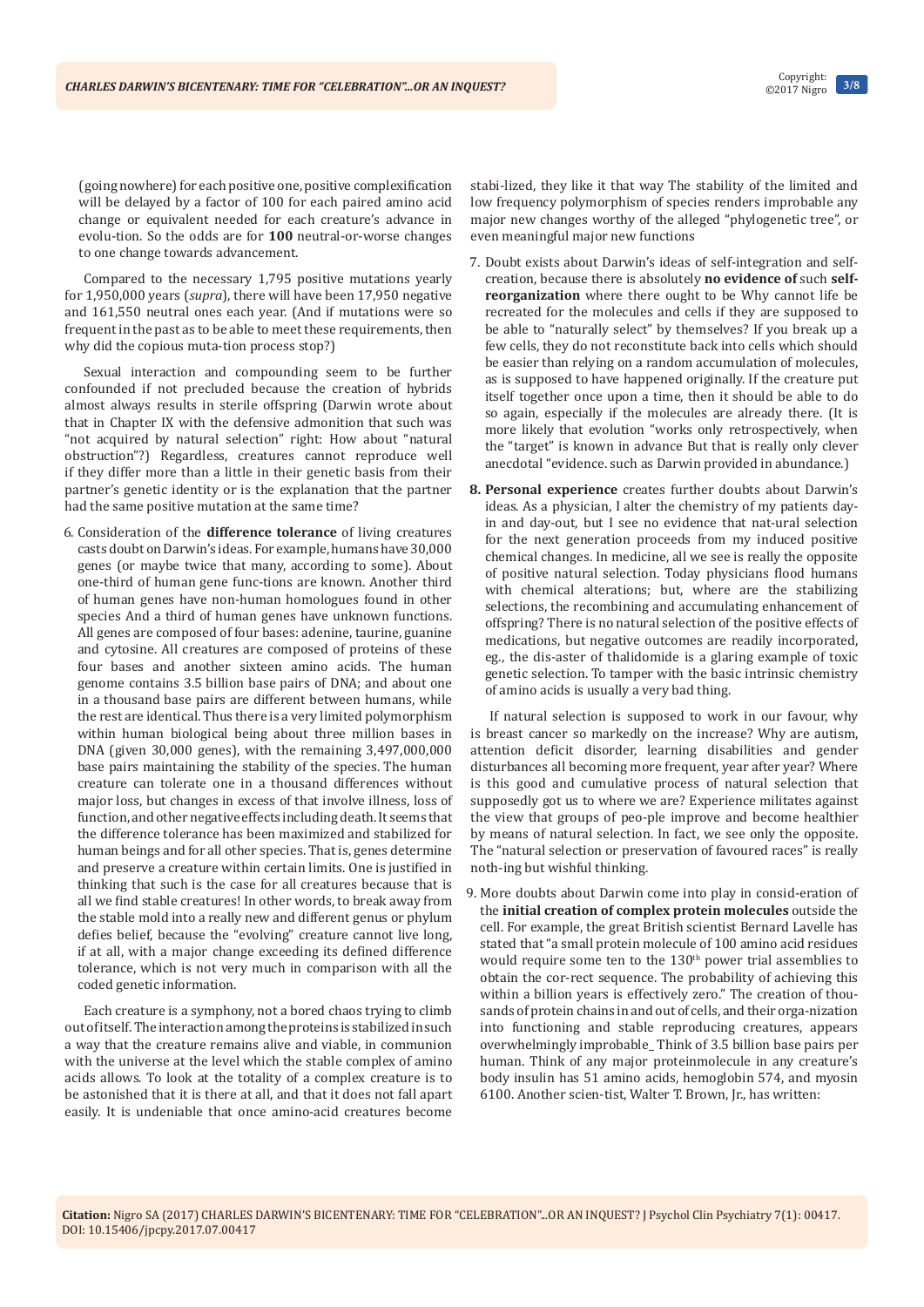Laboratory-synthesized amino acids always form in equal amounts of mirror-image structures termed lefthanded' and `right-handed' Amino acids that [make up] the proteins found in living things, includ-ing plants, animals, bacteria, moles and even viruses, are essentially all left-handed. The mathematical probability that chance processes can produce just one tiny protein molecule with only left-handed amino acids is virtually zero.

- 10. Like all scientists, Darwin has problems with the **Principle of Uncertainty**. It says that "if you know how fast you are going, you don't know where you are; and if you know where you are, you don't know how fast you are going." Practically, this means that as you study some-thing and "tease it apart" to get to a certain point, you are altering it in such a way that you cannot really be certain as to what you are discovering. Thus, one ends up with "probability". Materialist reduction creates artificiality, which is not necessarily the reality; or if it is the reality, you cannot know that with perfect certainty. Only by an accurate philosophical understanding of material, formal, efficient and final causes, determined by non-biological spirit, can the Principle of Uncertainty be overcome.
- 11. The Darwinian "**struggle for life**" is certainly open to doubt This is not to deny the individual struggle for survival. However, there is n6 good evidence for any demand for ascendancy by a total species only by a few arrogant humans. Clearly, increasing food and/or amino acids at a certain point typically leads to a lessening of reproduction. There is no observed striving, in any species, always to increase to the utmost at all times. Individuals of most species (especially humans) try to work together. In nature, the symphonic working together is obvious, in spite of the entropic loss necessary for the conservation of energy. There is not the "fight to the death" posited for all creatures by the Darwinists. There is neither "survival" nor reproduction" of the "fittest". Nowhere is offspring-survival as low as the Darwinians' figure of 20% or less for all species. Indeed, the harmony and symphony of life as a *totum* on the planet is amazing, and the basis for all environmentalism. For rational people, the accurate under standing of life is in itself a contradiction of Darwin.
- 12. More doubt is cast upon Darwin's ideas by the transparently evident **psychological needs** of those scientists who are greatly comforted by the anti-authoritarian aura of "evolution" in spite of their pleasure in complying with peer pressure. The unscientific untouchability of the Creed of Darwin enables these scientists to sleep in the security that materialism is the only "ism" in which they have to believe. Nevertheless, when scientists proclaim and protect the "science" of evolution dogmatically, they stand Galileo on his head. Perhaps the primary advantage in trumpeting evolution is that it allows atheists to sound off like the fundamentalists they really are. Rather than defending evolution with consistent scientific confirmations, Darwinians are apt to rely on anti-religious propaganda, as if religion is the only alternative to evolution. Darwinism is a valiant attempt to explain life without God, but in making the attempt, its adherents create tendentious purposes beyond science, and cease to be purely scientific.

#### **Conclusion**

Some years ago, Mr. Richard Dawkins published The *Blind Watchmaker: Why the Evidence of Evolution Reveals a Universe without Design*. One may say, in its favour, that it was a popular success. One may also suggest that the author, as is usual with him, indulges a monomaniacal compulsiveness as he attempts to reify his mathematical hypothesizing with no evidence except for a series of sketches. His computing and sketching totally ignore the left-handedness of most of life's proteins. Here is a quotation from the book, giving the author's reason for using a high rate of mutation in his sketches and calculations: "In real life, the probability that a gene will mutate is often less than one in a million. and humans haven't the patience to wait a million generations for a mutation!"

Well, some of us do have the patience to figure out what that statement glosses over. For humans, with 30,000 genes, a 20-year generation length, and one-in-a-million genes mutating, 6 x 10" (600 billion) years are needed to develop those genes and that is only the genes themselves: each human has 10 trillion cells, filled with trillions more subgenetic proteins, all communicating by pathways made up of more trillions of complex proteins. Mr. Dawkins dismisses this as solved by "embryology", a word he invokes for all the postgenetic protein linkages and the millions of protein pathways present. His "cumulative accumulation", which cannot be confirmed for pos-itive mutations, is woefully inadequate for the development of all living beings, and not just humans. A better title for the book would be *The Manic Sketchrnaker: Why Sketching Evolution with a Pencil Reveals the Need for a Pencil-sharpener.*

Darwin must be doubted, because the career of life on earth reveals an ascent, in a symphony of increasing anti entropic complexity, and not universal warfare. No one has ever witnessed or documented the evolution of one genus from another. Instead, there is a "science of the gaps", with evolutionists leaping from fossil to fossil and claiming a relationship when, at best, there are only com-mon construction blocks. Our civilization itself constitutes a general disproof of Darwinism's cruel evolution with its every creature for itself. We can look around and see our fellow creatures working transcendently together in harmony with Nature's environmental symphony.

The parroting of biological vignettes of superficial similarity for a limited group of organisms cannot be applied to all, much less used to construct an alleged "phylogenetic tree of life". Simplistic theories of common descent and natural selection are inept trivializations. Genuine universal kinship cannot be inferred just because all creatures are composed of amino acids. Darwin's evolution is inconsis-tent with Einstein's insight that "God does not play dice with the universe."

In closing these notes on "doubts about Darwin", it seems appropriate to return to the very beginning, and Darwin's *own* notes, recorded on the famous voyage of H.M.S. *Beagle*. Writing about the natives of the island of Tierra del Fuego, at the southern tip of South America, he said this:

Viewing such men, one can hardly make oneself believe that they are fellow-creatures, and inhabitants of the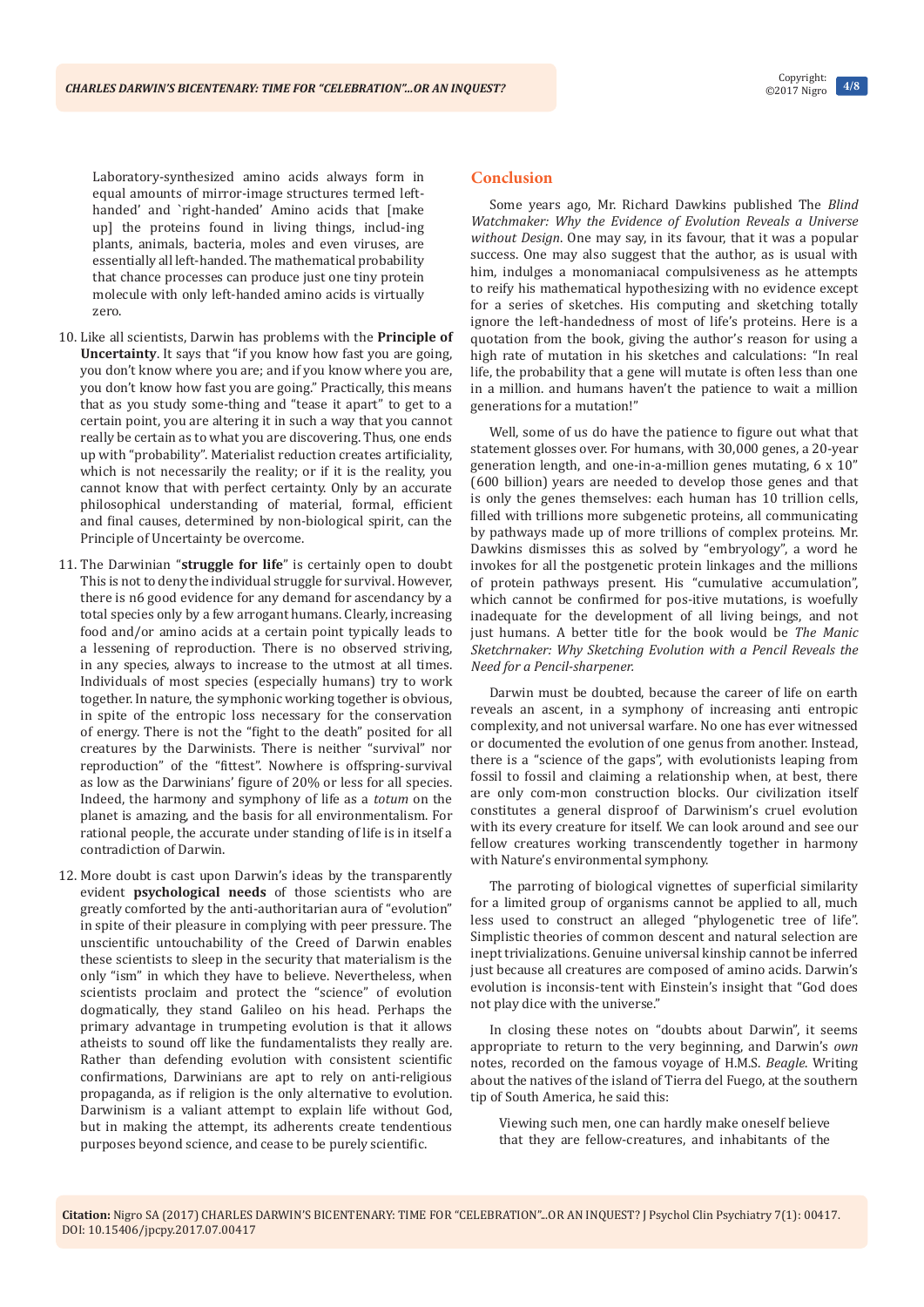same world. It is a common subject of conjecture what pleasures in life some of the lower animals can enjoy: how much more reasonably the same question may be asked with respect to these barbarians! At night, five or six human beings, naked and scarcely protected from the wind and rain of this tempestuous climate, sleep on the wet ground coiled up like animals...

…The different tribes when at war are cannibals.. . it is certainly true, that when pressed in the winter by hunger, they kill and devour their old women before they kill their dogs....

...Was a more horrid deed ever perpetrated, than that witnessed on the west coast by (Admiral) Byron, who saw a wretched mother pick up her bleeding dying infant boy, whom her husband had mercilessly dashed on the stones for dropping a basket of sea eggs!..

...The voyage of the *Beagle* has been by far the most important event in my life . . . the sight of a naked savage in his native land is an event which can never be forgotten.

Now we know where Darwin "got it". And he organized it all to theoretical effect, calling it "evolution" and "natural selection". The unfit animals, which now include humans us are able to be named, and targeted! "If you can't beat 'em, join 'em"? So Darwin, all unaware, did intellectually what he saw done materially by the natives, and brought us back to a primitive, anti-life, unloving, cold and irreligious war of one with all.

#### **Why Evolutionary Theories Are Unbelievable**

Belief in evolution was possible for me during medical school to the degree that I was rapidly losing my Catholic faith. Then I read a book review in Scientific American (around 1956?) on The Phenomenon of Man, Teilhard de Chardin's seminal work. The reviewer, one of the Huxleys, I think, wrote a startling review in that he acknowledged the profundity of Teilhard's ideas but was still hopeful that someone someday would refute Teilhard because such was beyond Huxley's ability.

1. Immediately bought and read The Phenomenon of Man and have been a Teilhardian ever since. He literally saved my soul. I have all of his translated works. Teilhard gave evolution a religious understanding for me. My interpretation of his work, simply put, is that evolution demonstrated the appearance of a level of animal awareness followed by a level of consciousness of consciousness ( C2) confined to humans; and that the next level of evolution would be a personal transition back to God. Although I know many disagree. Still, with Teilhard's theories, as I have interpreted them, I was able to maintain complete and absolute unflinching faith in Jesus, His Church and evolution. Until now.

During the past several decades, I have become more and more aware that theories of evolution leave much to be desired, so much so that I offer this article to provide three major reasons why evolution cannot be believed any longer. Teilhardian ideas may serve well for those believing in evolution, but evolution itself no longer needs to be believed because of:

- a. Examples of extreme improbabilities in the universe which absolutely render evolution untenable.
- b. Critiques which incontrovertibly undermine evolutionary theories and
- c. The biases of scientists

#### **I. Four Examples of Why Evolution is Improbable**

Godel's Theorems are totally unpredictable and unprobable! &Wei's first theorem is that in a system of complexity, questions exist that are neither provable nor disprovable on the basis of the axioms in the system; that is, true statements are undecidable even if known to be true because they cannot be decided as true on the basis of the system as known. Godel's second theorem is that the system is always incomplete because new undecidable elements will always be present such that contradictions occur when the system claims it has decided all; that is, the system will generate more undecidability.

Godel's Theorems apply to the most spiritual formalities of the human mind's mathematical spirit, i.e., formal mathematics. If undecidability and incompleteness are present in such an extreme mathematical formality, how much more so are they present in everything else man does. Basically, Godel's Theorems prove the Doctrine of Original Sin, the need for the sacrament of penance, and that there is a future eternity. Godel's Theorems mean that, in the human complex, things will go wrong and there will always be a "defect" of sorts about which forgiveness and corrective action will be needed.

Furthermore, this human complex continues to become increasingly complex and it will never end as long as the system continues. Godel's Theorems prove that man is on a treadmill of physical and mental entropy (sin), perpetually needing the sacrament of penance. From science to bombs, from the Bible to pornography, from Walt Disney to Michael Eisner, from birth to abortion, from marital bliss to gratuitous sex, from the summa to the New York Times, from the Church to solipsism, frormr) universal magisterium to power, from Isaac Newton to Peter Singer, man will be sinful at worst and undecidable/incomplete at best.

Never more evident than by Godel's Theorems is proven the need for sacramental grace to mitigate and overcome the omnipresent potential for incompleteness and undecidability leading to anti-transcendental outcomes (entropy and sin). The only way to overcome Godel's Theorems is by confession followed by the other sacraments. We are undecidable, incomplete and sinful. We need reparation and all other sacraments in all that we do. In fact, we need God to complete ourselves! Science cannot account for these Divine Reminders of our defects, which includes the arrogance of scientists. Godel's Theorems prove that.

#### **The great British scientist Bernard Lovel has stated**

That the moment one second after its expansion started, had the rate of expansion been reduced by only one part in a thousand billion, then the universe would have collapsed after a few million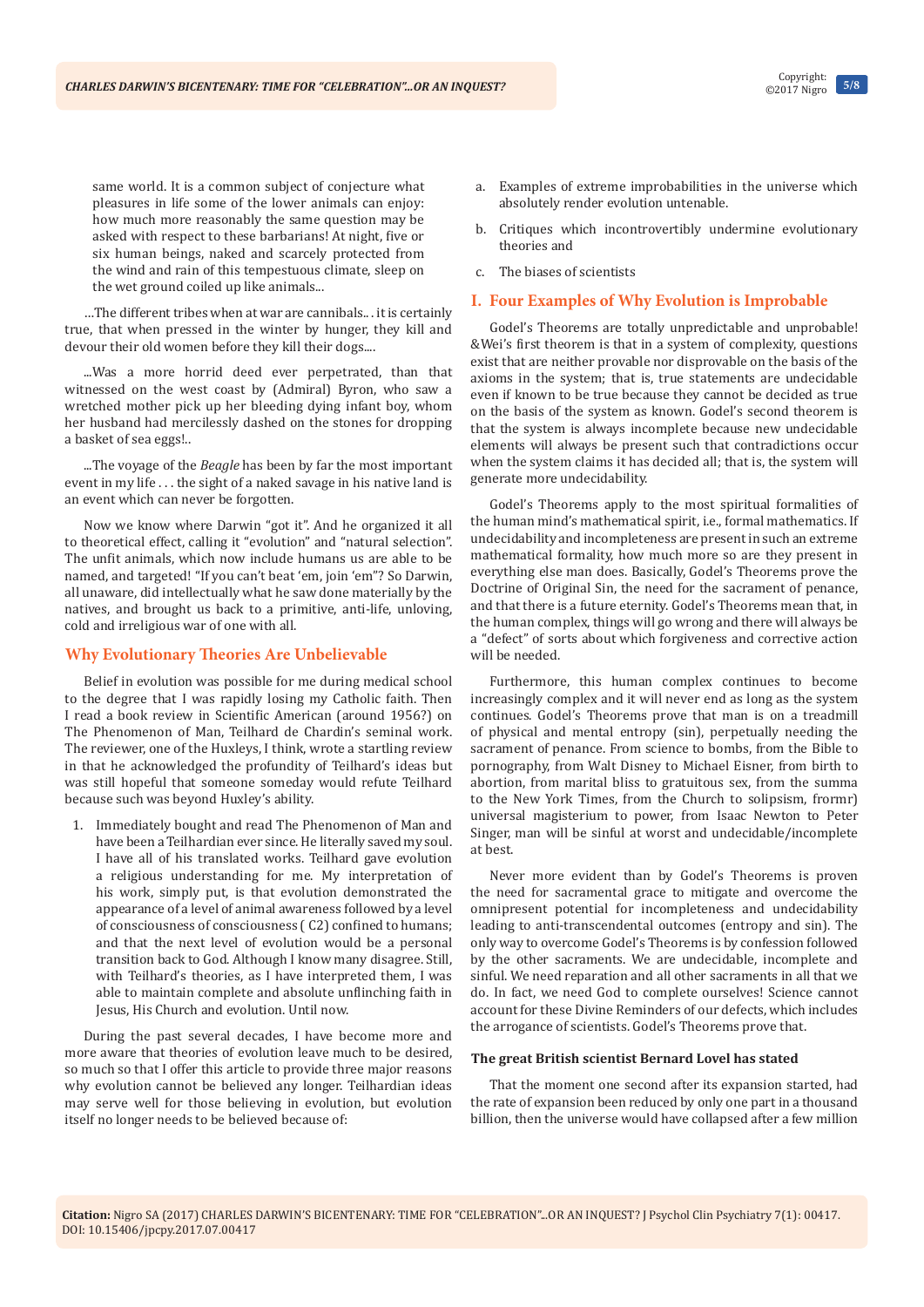years... the only universe that can exist in the sense that it can be known, is simply the one which satisfied the narrow conditions necessary for the development of intelligent life.

This scientist also said:

Assembling a small protein molecule of 100 amino acid residues would require some 10 to the  $130<sup>th</sup>$  power trial assemblies to obtain the correct sequence. The probability of achieving this within a billion years is effectively zero.

So try assembling a human animal. The expansion of the universe and molecular complexification are to win the lottery

over and over again. The improbability is astronomical.

### **Another internationally renowned scientist, Walter T. Brown, Jr. said**

Laboratory synthesized amino acids always form in equal amounts of mirror-image structures termed "left handed" and "right handed." Amino acids that comprise the proteins found in living things, including plants, animals, bacteria, molds and even viruses, are essentially all left handed. The mathematical probability that chance processes can produce just one tiny protein molecule with only left handed amino acids is virtually zero.

Evolution cannot account for this improbability.

Freedom! As 1 describe it in "The Attainment of Psychological Freedom" (Social Justice Review, November/December 2002, pp. 176-179), personal freedom is subordinate to the transcendentals. Freedom is not "anything goes" but consists of acts of transcendental intent for truth, oneness, good and beauty. Psychological freedom is an ontological natural activity of man, distinguishing him from subhumans, by which he, through intellect and will seeking perfection, achieve.transcendental existence, that is, knowing, loving and serving God in this life and attaining ultimate freedom with God in the next. Psychological freedom consists not only of the chosen act itself but of its transcendental intention. By such transcendental intention, man can be free unlike all other creatures which remain confined to matter. It is against common sense and evolution itself to proclaim otherwise. That man's psychological freedom goes beyond matter is undeniable. This fact confirms a limitless future with God, i.e., the ultimate freedom from matter. No one who tries to understand the planet, the mind, and science, can deny the awesome significance of psychological freedom as we escape from matter. Only a theophobe would deny an even more free future. This personal "evolution" is confirmed by human psychological freedom which itself proves a fantastic transcendental freedom in our future beyond all comprehension, except by the word "eternity." How can evolution account for this except by paradoxically denying itself?

# **II. Critiques Which Incontrovertibly Undermine Evolutionary Theories**

1) Dennis Bonnett's *Origin of the Human Species* which defines well the problems of evolutionary theory recognizing it as a philosophy of atheistic naturalism and not science.

- *2) Forbidden Archeology the Hidden History of the Human race* (by Michael A. Cremo & Richard L. Thompson) details unimpeachable findings of anatomically modern humans in Early Pleistocene and Pliocene findings which invalidate contemporary human evolution theory totally. Besides that, this book is filled with documented archeological findings many times over debunking evolutionary theory.
- *3) The Atomic Constants, Light and Time* (by Trevor Norman and Barry Sutterfield) assert that the best speed of light readings from 1740 to 1983 show a decay rate in the speed of light from 2.79 kilometers per second per year. One can only shake one's head at their findings. Their data is quite impressive. It needs to be confirmed. Another book proposing the same idea is *Faster Than the Speed of Light/ The Story of a Scientific Speculation* by Joao Magueijo. The results of a decrease in the speed of light are astonishing! Such is almost unbelievable, but the evidence seems to be there. Do we unscientifically discard it because it does not fit? Do we call the researchers frauds? Do we see another improbability which can only confirm God's presence because evolution is unnecessary to explain it all?
- *4) The book Intelligent Design Creationism and its Critics/ Philosophical, Theological and Scientific Perspectives* deserves consideration regardless of the negative review in the New York Times book review (April 4, 2002). That reviewer's criticism emphasizes that "imperfections in the biological world" argue against God.

Odd arrangements and funny solutions are the proof of evolution paths that a sensible God would never tread but that a natural process, constrained by history, follows perforce.

So says scientist Stephen J. Gould, who obviously does not understand or believe that God created a free world with entropy and evil, including misguided freedom. The New York Times reviewer says that the book is not "a slam-dunk for theism" and that the case for an "intellectually fulfilled creationist" is not made. On the other hand, most assuredly, the case for an intellectually fulfilled evolutionist has not been made either, but the dishonest press and reviewers are as dishonest as the evolution scientists they promote. This book may not confirm God, but nothing confirms evolution.

## **III. The Biases of Scientists**

1. (Contrary to popular lore, the Galileo controversy proves not the misdeeds of the Church, but the untrustworthiness of scientists and anti-God promoters. Galileo was not even honest, having fraudulently presented the telescope as his own invention to the Venetian Senate. An, accurate reading of the Church vs. Galileo is that Galileo was making outrageous claims that he had proven that the earth moved around the sun by his calculations from ocean tides. Galileo did not **prove** such. And he had no right to be making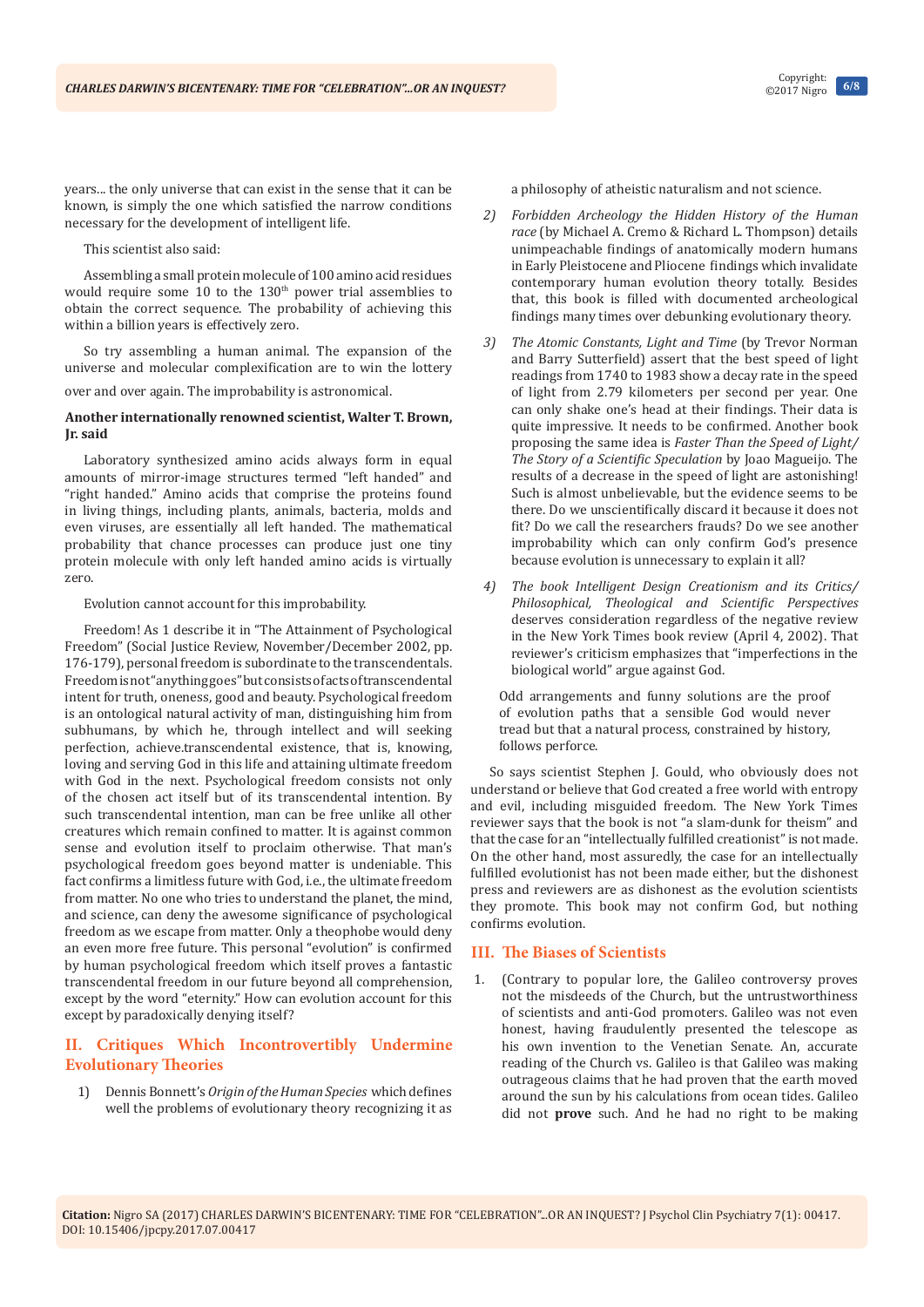grandiose claims about the alleged implications of such. He was eventually proven correct in the late 19<sup>th</sup> century by stellar parallax and by Foucalt's pendulum experiment, but Galileo did not prove any heliocentrism in his day. The antihistorical, anti-scientific, untrue portrayal of the Church v. Galileo is an incontrovertible proof of the gullibility of the scientific community.

2. The failure of scientists to acknowledge the debt owed to the Church for "science" itself is another proof of theophobic neuroses. The Parisian clerics Jean Buridan and Bishop Oresme gave birth to contemporary science. While there were several false starts of science elsewhere in the previous thousands of years, such early science efforts were stillbirths because the belief systems extant in those times were not able to sustain viable scientific processes.

Only Christianity had (and has) a linear outlook of the earth in terms of a natural beginning and natural end such that stable scientific procedures remained. The unique linearity of Christian theology impelled these Parisian clerics to believe that God gave motion to the planets and that this motion could be studied. In brief, profoundly but simply put, the idea of an interminable treadmill at birth and re-birth would no longer paralyze nascent scientific efforts to study the world. Only Christianity would give a linear existence requiring the study of linear motion. And that is how contemporary science began. (Read Stanley L. Jaki's A *Mind's Matter An Intellectual Autobiography*)

3. Scientists discredit themselves by abortion, which discredits all who are not against abortion as a "medical procedure." Actually, anyone for abortion or who does not protest abortion has forfeited the right for moral argumentation about anything and has proven themselves gullible and susceptible to anti-life activity, discrediting them completely.

First of all, one must realize that **abortionists would be willing to kill you**. (Anyone who performs, is for, or does not protest abortion IS an abortionist!) Abortionists may not kill you now, but they would have then. Because abortionists would have killed you, they cannot be believed about anything, right or wrong.

Second, abortion is unacceptable because of the advances of science in terms of the uniqueness of each human individual. Today life is known in its uniqueness to basic material units at the level of one cell, one crystal, one bacterium, one virus, one molecule, one atom, and subatomic particles or waves as the case may be. Presently today we have molecule-sized circuitry, quantum-dot-cellular-automata and precisely patterned electron housing. Microanalytic techniques include laser pulses, micromotion, microknives, and micropipettes all with calculations in nanoseconds. There is nanotechnology! It is absurd for scientists, or anyone else for that matter, to deny the unique humanity and personhood internal to the undeniable beginning of each human being with the union of one sperm and one egg, the significance of which is awesome and undeniable (except for those who are unpersons, a status

determined by the lack of commitment to the human species from natural beginning to natural end).

Abortion is micro victimization, a cruelly impersonal annihilation. Acceptance of abortion proves untrustability.

- 4. Read *Moths and Men/An Evolutionary Tale: The Untold Story of Science and the Peppered Moth* by Judith Hooper. This book demonstrates fraud science run amok. It is a story of "human ambitions and self delusions shared amongst some of the most renowned evolutionary biologists of our era." The author describes the lepidopterists' studies thought to demonstrate natural selection in action as the white moth converts into a dark moth. And the whole thing was another scientific fraud. This is the story of an Oxford biologist, E.B. Ford, and an amateur lepidopterist, H.B.D. Kettleman. The Ford-Kettleman experiments were the most famous examples of evolution and one can still find textbooks showing the speckled moth showing up like a beacon while the dark moth is neatly concealed. Unfortunately, there turned out to be nothing"natural" about it. Some of Britain's most brilliant scientists promoted pure scientific fraud.
- 5. Read *The Savior of Science* by Stanley Jaki and find Darwin to be a plagiarizer of ideas set down by another person some 20 years before. Find that Darwin stated "in the literal sense of the word, natural selection is a false term." In addition, "Selection in Relation to Sex" (the very subtitle of the Descent) has never to this day been demonstrated in wild populations and, in fact, counter-examples are abundant, i.e., the cuckoo, wherein the male is promiscuous and the female polyandrous, using other birds' nests for hatching their eggs. (Cuckoos and most other animals care little for "sexselecting", it would appear.)

#### **Conclusion**

Until evolutionists, Darwinists, the press and media make the case for evolution by surviving the same degree of criticism inflicted upon creationists and intelligent design advocates, equal consideration, elaboration and promotion of both views is the only intellectually decent and honest way to proceed.

Teilhard's evolutionary scheme, as I project it, meant that evolution was a progressive sanctification and emancipation beginning with molecular complexification to the degree of matter folding back on itself to reflection, further leading to cerebral folding back on itself resulting in reflection on reflection free from matter by "consciousness squared"  $(C<sup>2</sup>)$ , clearly adumbrating another level of freedom to spirituality by personal evolution to eternity with God.

If one believes in evolution, one has to be unscientific to assert th man is the ultimate end of evolution, if evolution. Given that, and proper understood in Teilhardian terms, evolution is no problem and demands assent to a level of freedom at least equal to the immense difference levels of freedom between man and subhuman creatures. Interpreted such a way, one can almost hope that evolutionary theories were true. However, it does not